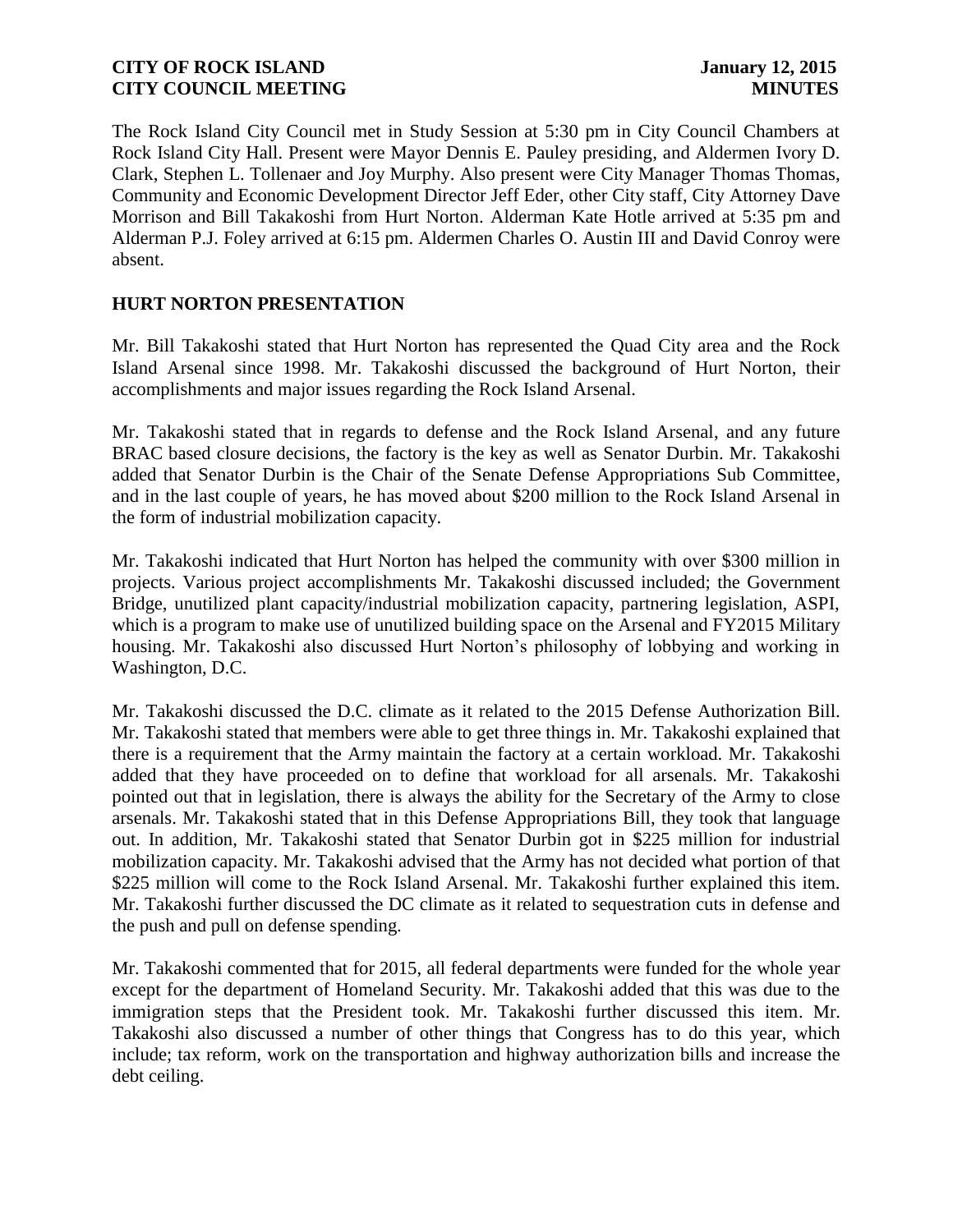Mr. Takakoshi commented that the Department of Defense budget in 2000 was at \$384 billion and this year (2015) it is at \$500 billion, which is an increase of 31%. Mr. Takakoshi advised that the cost of military personnel has gone up as well as the Department of Defenses' health portion. Mr. Takakoshi advised that the Pentagon has prepared a number of steps to cut costs but Congress has not agreed on the proposed steps. Mr. Takakoshi further discussed the defense budget.

Mr. Takakoshi discussed the issues that they will be working on this year, some of which include; potential BRAC (Base Realignment and Closure), monitor and react on ammunition management and monitor and react on factory partnering. Mr. Takakoshi stated that he believes that Congress has to do something and allow the Pentagon to make some budget cost reductions. Mr. Takakoshi added that he thinks that in 2017, Congress will authorize a BRAC round. Mr. Takakoshi further discussed the process for a potential Base Realignment and Closure round.

# **UPDATE ON GARDEN LOTS**

Community and Economic Development Director Jeff Eder introduced Brett Gardella who is the new Economic Development Manager. After introductions, Mr. Eder presented an updated report on the Community Garden Program.

Mr. Eder advised that it was previously discussed with Council about putting together some rules and regulations for the Community Garden Program. Mr. Eder stated that this program has been around for a number of years and currently, there are about 42 leases in the community with approximately 27 gardeners. Mr. Eder advised that currently, there are no real rules in the lease for the gardeners. Mr. Eder added that the only thing it allows the City to do is the 30 day notice to get out of the lease. Mr. Eder stated that it is being recommended to raise the fee to \$50.00 and add a community benefit clause. Mr. Eder added that if the gardener submits a community benefit plan then they could essentially garden for free.

Mr. Eder stated that the original intent of this program was to put property in some sort of productive use while the City held it for long term economic development use. Mr. Eder advised that some parcels lend themselves more towards short term economic development goals and some parcels lend themselves to much longer economic development goals. Mr. Eder further discussed this item.

Mr. Eder discussed the program's purpose, which allows for vacant City-owned lots to be transformed into areas for edible gardens and flower gardens. Mr. Eder discussed the community benefits that garden lots provide, some of which include; places vacant land back into productive use, which reduces the City's maintenance costs; supports the City's goals of creating a healthy community with access to nutritious foods; and provides a place to learn and share gardening knowledge with others.

Mr. Eder then discussed staff's recommendation for the community benefit plan options for the gardener. Various community benefit plan options include; donating a percentage of produce to a local food pantry, community center or school; establishing a neighborhood compositing site to be used by neighborhood residents; and creating demonstration garden sites and hosting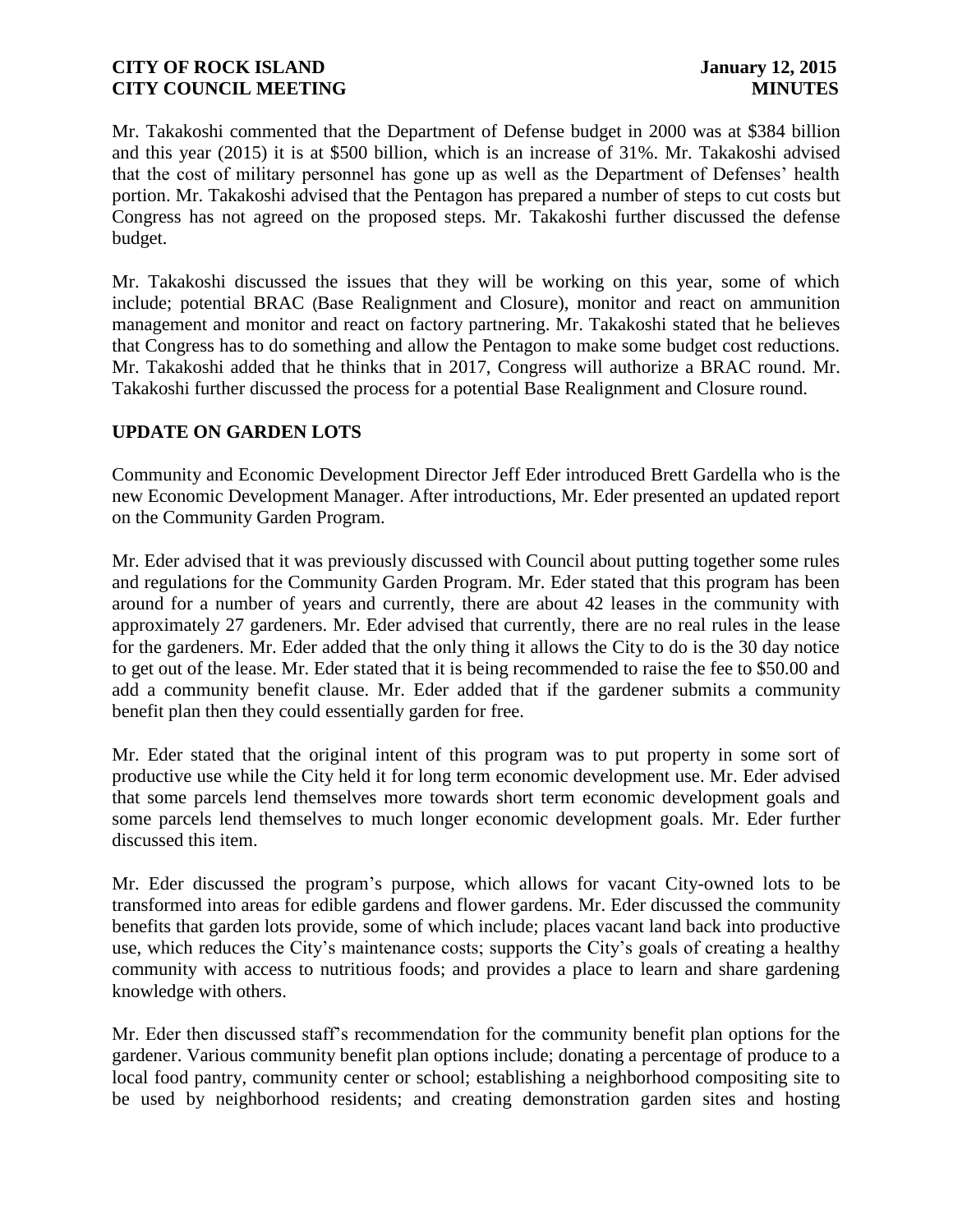workshops to educate the community on innovative garden practices. Mr. Eder advised that garden lots would be \$50.00 per year and gardeners that submit a community benefit plan could have their fee waived. Mr. Eder added that lots would be on a first-come, first-serve basis and the lease would begin January  $1<sup>st</sup>$  and end December  $31<sup>st</sup>$ . Mr. Eder offered that gardeners with no violations would have the option to renew their lease for a two or three year period unless there is an economic development project pending.

Mr. Eder then discussed the rules and regulations for the Community Garden Program. Various rules and procedures include; the City does not provide water to community garden sites; community garden lots must be gardened and/or maintained year-round on a consistent basis; each site must be weeded regularly; gardeners shall keep all areas of the property not under cultivation mowed and trimmed; the use of pesticides is prohibited, organic gardening is required and no synthetic chemicals including herbicides or chemical fertilizers are allowed; the properties may be accessed from dawn until dusk; and Rock Island residence is required.

Mr. Eder stated that if Council agrees then this item will be on next week's Agenda for Council consideration. Council discussed the Community Garden Program as it related to the rules and regulations concerning prohibited use of pesticides and organic gardening required. Council also discussed the issue of City liability if pesticides were to be used on City garden lots. In addition, Council discussed the locations of the community garden lots.

After more discussion, it was a consensus among Council for Mr. Eder to bring this item back next week for Council consideration.

City Manager Thomas advised that the update on Personnel and Parks Policies will be held at a future Study Session.

#### **ADJOURNMENT**

A motion made by Alderman Tollenaer and seconded by Alderman Murphy to adjourn the meeting carried by the following Aye and No vote. Those voting Aye being; Alderman Clark, Alderman Foley, Alderman Tollenaer, Alderman Hotle and Alderman Murphy; those voting No, none. The meeting was adjourned at 6:25 pm.

Aleisha L. Patchin, City Clerk

 $\frac{1}{2}$  ,  $\frac{1}{2}$  ,  $\frac{1}{2}$  ,  $\frac{1}{2}$  ,  $\frac{1}{2}$  ,  $\frac{1}{2}$  ,  $\frac{1}{2}$  ,  $\frac{1}{2}$  ,  $\frac{1}{2}$  ,  $\frac{1}{2}$  ,  $\frac{1}{2}$  ,  $\frac{1}{2}$  ,  $\frac{1}{2}$  ,  $\frac{1}{2}$  ,  $\frac{1}{2}$  ,  $\frac{1}{2}$  ,  $\frac{1}{2}$  ,  $\frac{1}{2}$  ,  $\frac{1$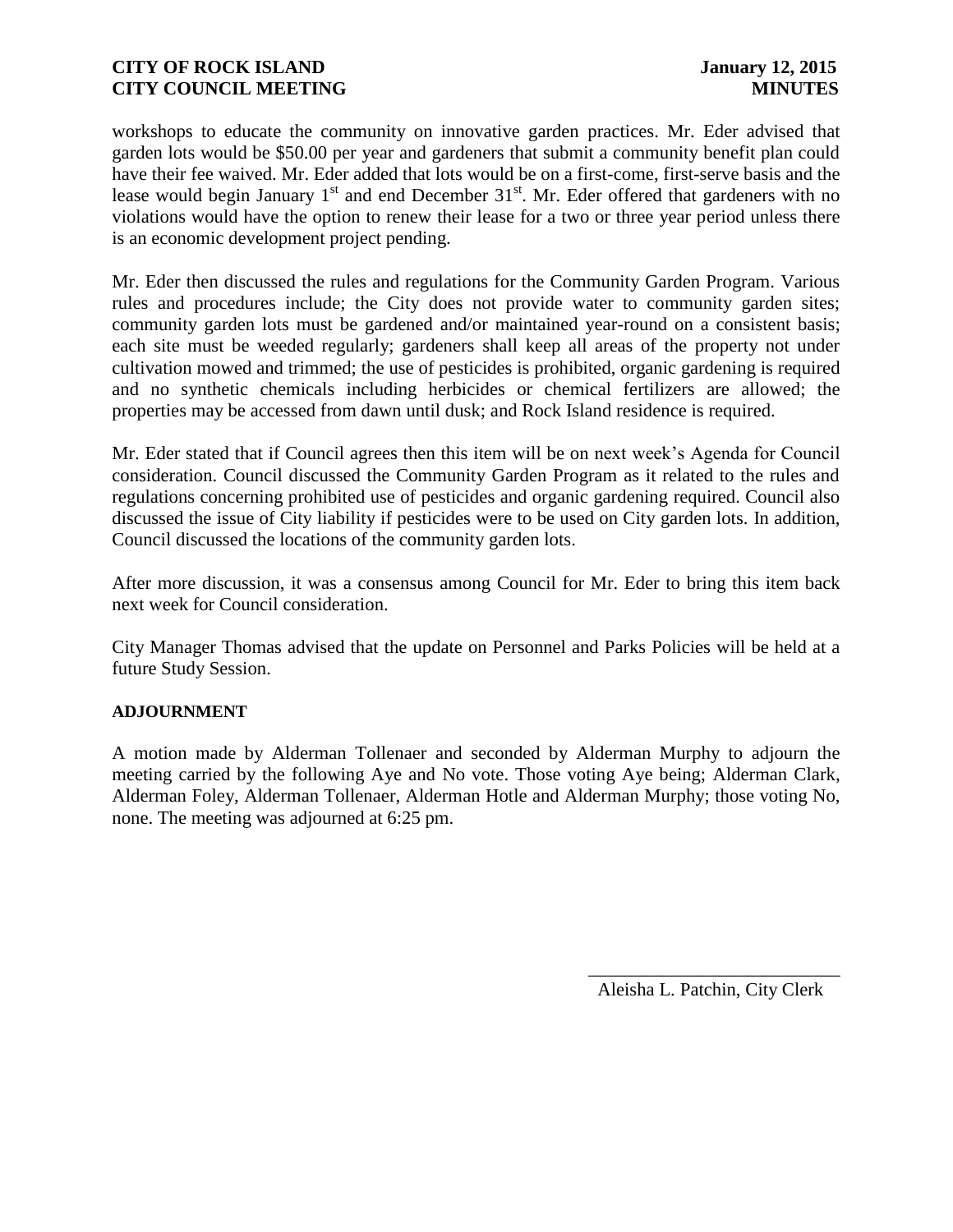Rock Island City Council met in regular session at 6:45 pm in Council Chambers of Rock Island City Hall. Present were Mayor Dennis E. Pauley presiding, and Aldermen Ivory D. Clark, P.J. Foley, Stephen L. Tollenaer, Kate Hotle and Joy Murphy. Also present were City Manager Thomas Thomas and City Attorney Dave Morrison. Aldermen Charles O. Austin III and David Conroy were absent.

Introductory Proceedings

Mayor Pauley called the meeting to order and led in the Pledge of Allegiance. Alderman Hotle gave the Invocation.

Mayor Pauley changed the order of the Agenda Items with Item #7 being first.

## Agenda Item #7 **Proclamation declaring January 2015 as National Mentoring Month.**

Mayor Pauley read the proclamation. Caitlin and Gwendolyn accepted the proclamation.

Gwendolyn stated that she is 12 years old and goes to Washington Jr. High School. Gwendolyn also stated that she has been matched with Caitlin for almost five years in May. Caitlin stated that they love Big Brothers - Big Sisters. Caitlin added that the organization gives them all sorts of activities to do like educational activities, camping and rock climbing. Caitlin stated that Big Brothers-Big Sisters is a great organization.

#### Agenda Item #5 **Minutes of the meeting of January 5, 2015.**

A motion was made by Alderman Foley and seconded by Alderman Hotle to approve the Minutes of the meeting of January 5, 2015 as printed. The motion carried by the following Aye and No vote; those voting Aye being; Alderman Clark, Alderman Foley, Alderman Tollenaer, Alderman Hotle and Alderman Murphy; those voting No, none.

Agenda Item #6 **State of the City Address by Mayor Dennis E. Pauley**.

Mayor Pauley gave the State of the City Address; the contents of which follow:

# **STATE OF THE CITY ADDRESS - 2015**

I am very happy to again present the State of the City address so that we may have this opportunity to take a look at the past year and preview what is to come.

We have a very strong, dedicated team of aldermen. Ivory Clark, David Conroy, P.J. Foley, Steve Tollenaer, Kate Hotle, Joy Murphy and Chuck Austin work hard for the citizens of Rock Island. After 16 years of dedicated service, Alderman Conroy has decided to not seek re-election and the Second Ward will elect a replacement in the spring elections. Dave's deep breadth of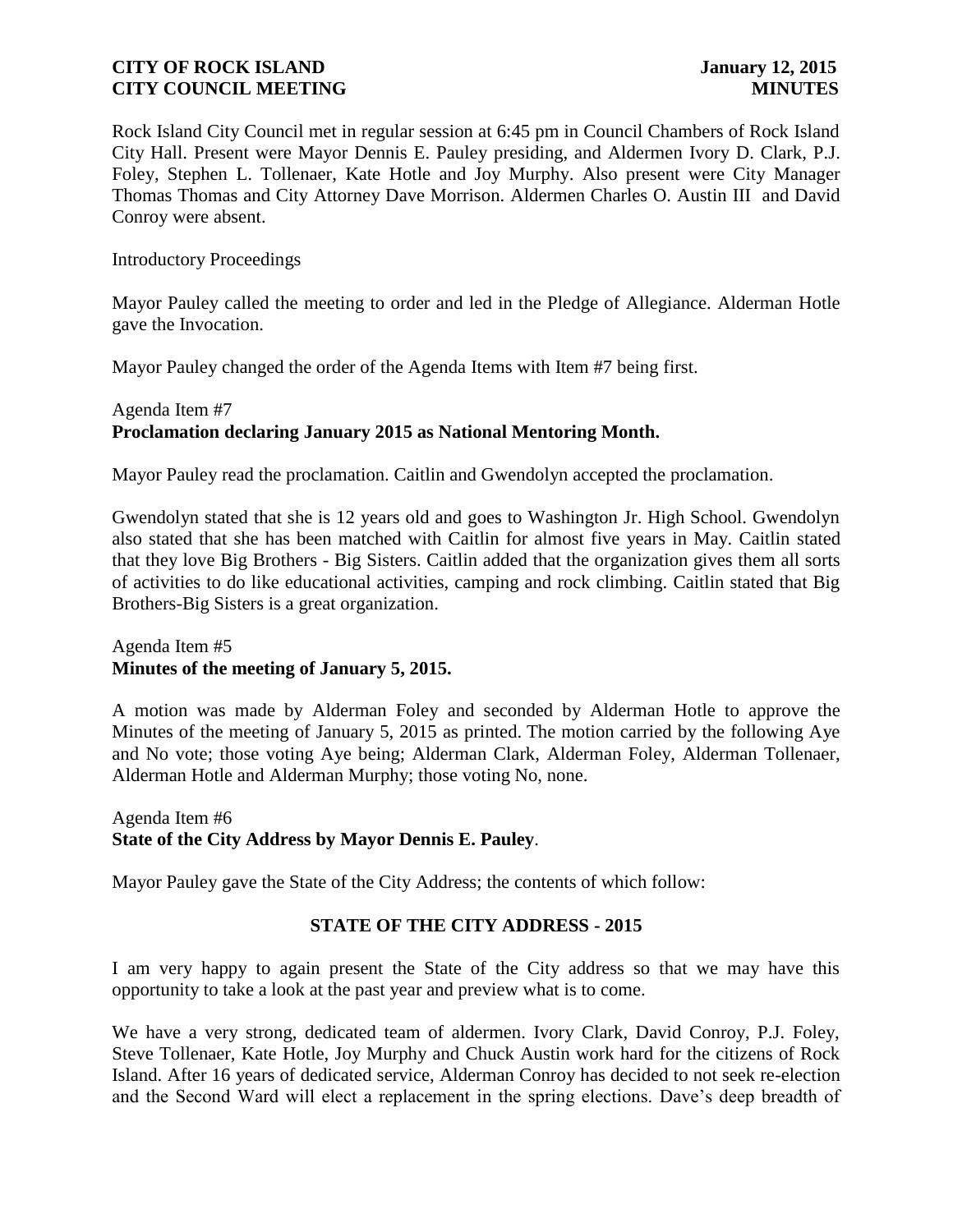knowledge and sound advice will definitely be missed. Along with our Aldermen, our team of professional directors, lead by City Manager Thomas Thomas, continues to pursue projects to move Rock Island forward.

Rock Island continues to be in very good financial condition. 2015 will be the first year for a calendar year budget cycle. We have a balanced budget; maintain a 90 day reserve in case of emergency; we have a solid AA2 bond rating and very sound financial operations. 2015 will be the fourth year in a row that Rock Island residents have not had a property tax increase from the City.

Our Information Technology Department focused on three major areas in 2014 that significantly reduced or eliminated unsupported computing systems, improved municipal efficiencies and broaden communications.

They had to take on several projects this past year to address outdated or soon to be outdated computer systems. Numerous laptops and mobile data terminals have been replaced to eliminate Windows XP and several servers have been replaced or upgraded to keep up with modern technology.

We invested in Rock Island's future by adding additional fiber optic cable to improve access for the Century Woods substation and additional growth in public safety video surveillance. Fiber optic cable will be placed to the new police station in 2015. By focusing on efforts to eliminate outdated systems, the City continues to provide progressive and cost effective technology solutions.

January 2015 will mark one year of implementing the library's new strategic plan and the results are really beginning to show. Updates at the main library include a remodel of the bathrooms, upgrades to lighting and new window coverings. We've undergone a chimney replacement and are beginning repairs to the stone exterior. The Southwest branch underwent repairs to a leaky roof and the 30/31 branch received a new, more reliable self checkout machine and re-arranged their bookstore wing so that it now also serves as a much needed staff area and a programming and gathering space for the community.

In 2014, library summer hours were extended to stay open later on Saturdays, a DVD checkout fee was eliminated, two new types of library cards were implemented - a "My First Library Card" for patrons 5 years old and under and an "Educator" card for people working in the Rock Island / Milan School system, but living outside the community. All changes are designed to meet the ever changing needs of library patrons.

The library was honored to be chosen as one of only six locations in Illinois to host the traveling Smithsonian Museum on Main Street exhibit, "Hometown Teams: How Sports Shape America" this past year.

The library has embarked on a comprehensive master plan for its three locations. The study will be completed in early 2015 and will include recommendations on how to best meet the community needs for library space and services.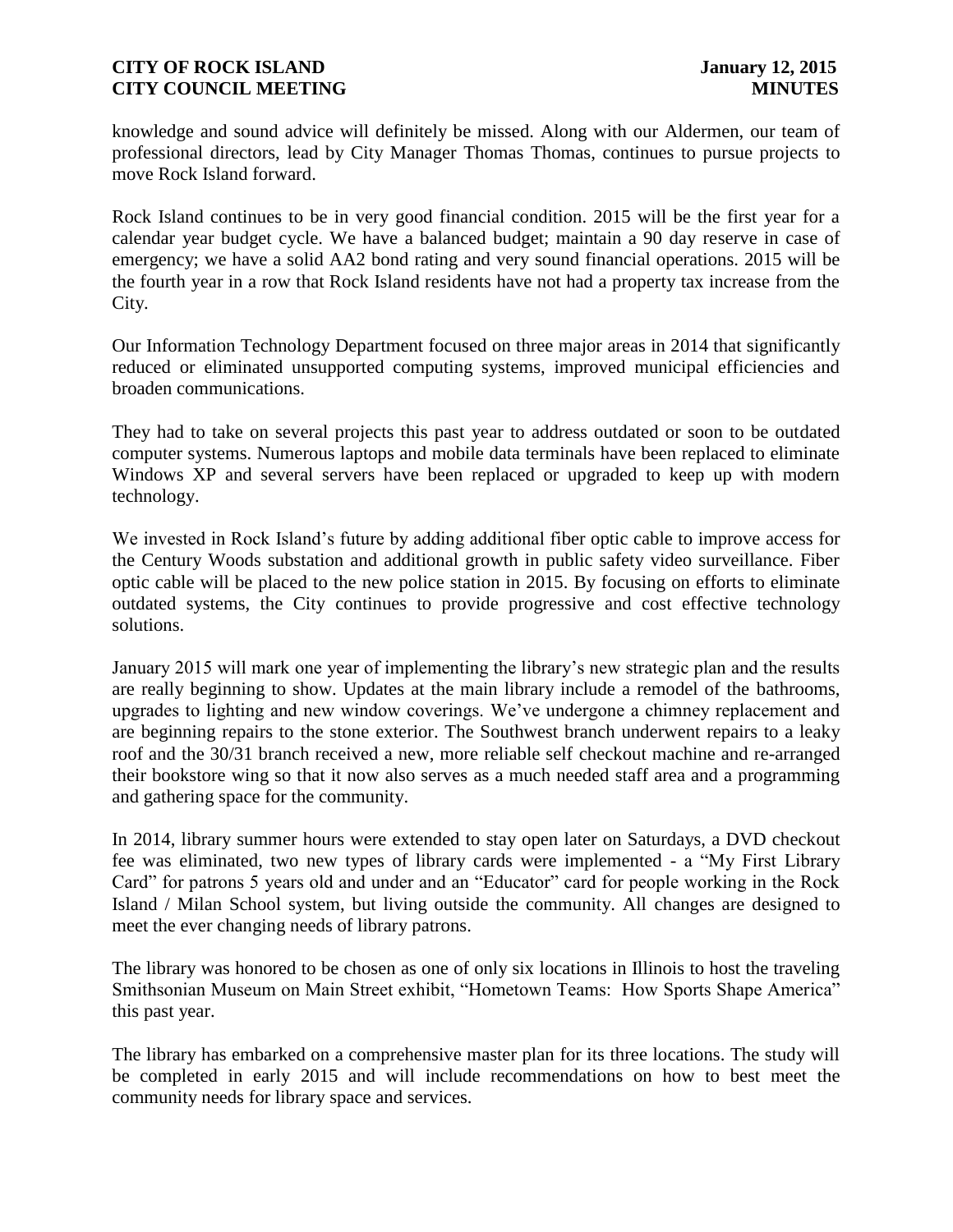The results of all the changes of the Rock Island Library have been astounding. Patron visits and program attendance have increased, along with an overall excitement for the library, and there is a lot more to come in 2015.

In 2014, the Martin Luther King Jr. Community Center emphasized expanding services to serve the needs of Rock Island residents. The Center served over 22,711 residents with a variety of services and programs, expanded educational programs and 150 youth attended six week sessions emphasizing social skills.

The King Center's Metropolitan Youth Program was highlighted throughout the year in community impacting events. The Metro Youth Program was honored to perform for First Lady Michelle Obama during her visit to the Quad Cities and they also performed this past year in the McDonalds Thanksgiving Day parade in Chicago. With the helping hands of 135 volunteers, the Center's annual Thanksgiving dinner provided 1,224 dinners, which included 365 residents of the City's four elderly high-rise apartment buildings and 353 to the sick and shut-in residents of our community. The Christmas party served 202 children and 581 attendees*,* providing families with the needed support for holiday gifts and family centered entertainment.

The Center continued to support the Active Club, which mobilized 132 members, 55 years and older, and encouraged them to remain active in their community. Additionally, the Active Club hosts the "King Café", a senior led group that organizes and promotes volunteerism, community building, dialog and food. The Café is open 8:30 to 10:30 a.m. daily.

The King Center continues to provide services to people of all ages and also provides community access to meeting space at the center.

Our Rock Island Parks Department continues to be a leader in the region and consistently provides high quality services to the citizens of Rock Island. In May, "The Landing", the new docks at Schwiebert Park, was opened and many boaters took advantage of them to attend concerts, go downtown for dinner or district events.

The tennis courts at Longview and Lincoln Park were refurbished and Pickleball courts were installed at lower Lincoln Park. Updates were completed at Highland Springs and Saukie Golf courses. Augustana students inventoried the trees in the parks to enable us to make plans on how to remove any infestations and to determine which trees need additional care or removal.

We added several new programs, including the first tee program for youth, pass holder outings at Highland Springs, winter golf lessons at the Rock Island Fitness and Activity Center (RIFAC), a new cooperative program with Rock Island County Area Project (RICAP), township offices, MetroLink and the library to improve accessibility to park facilities and programs. RICAP and the townships are providing scholarships for youth; riders on MetroLink can use their "transfer ticket" as a coupon to get group rates and Park and Recreation is working with Little League representatives to expand their program.

Lincoln Park and Schwiebert Riverfront Park hosted concerts throughout the summer and fall and over 20 weddings and 10 all day events were booked on the riverfront. Fireworks were held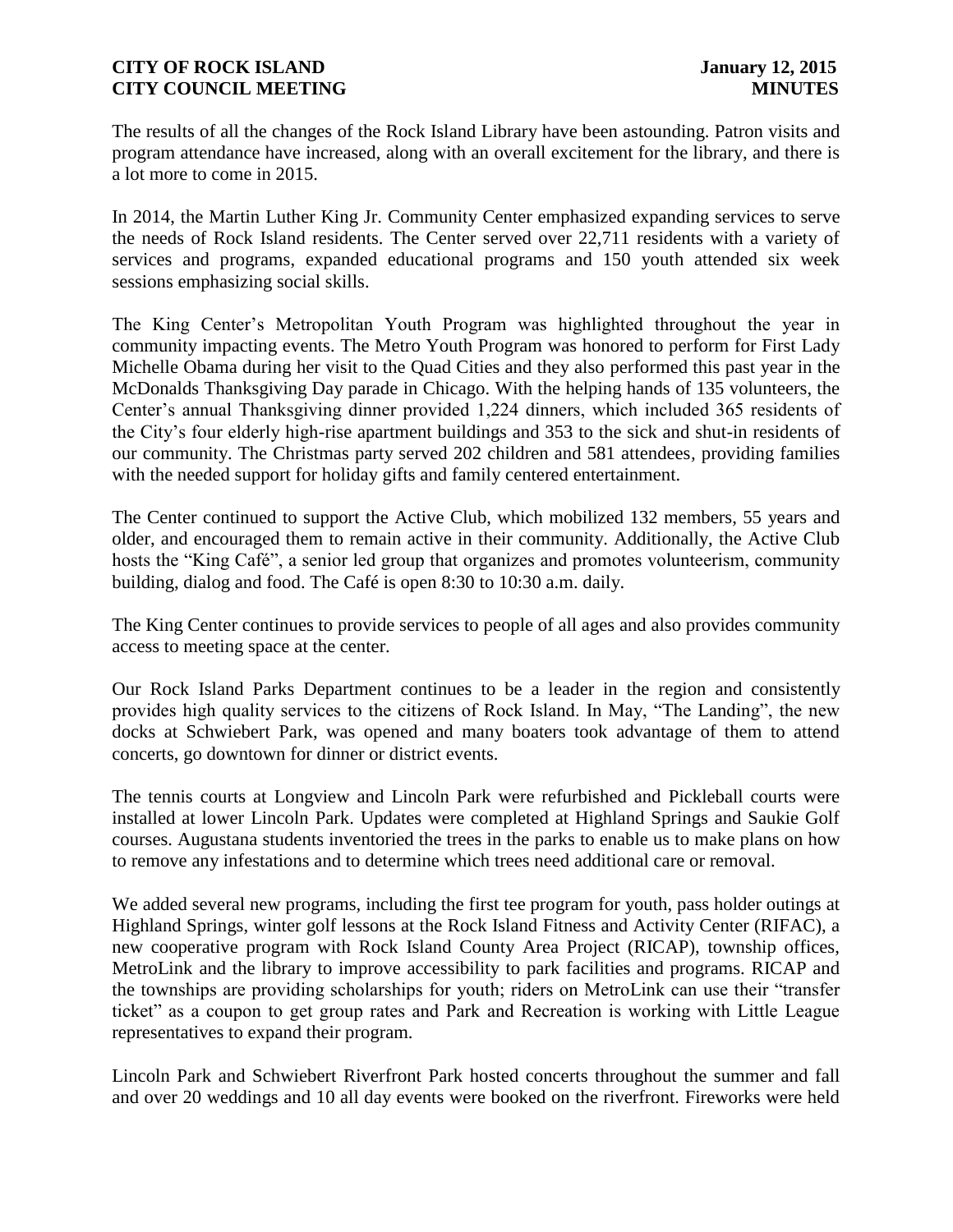on Labor Day this past year due to flooding and that date will now be the first back up date if flooding is an issue again in the future. The ball fields at the sports complex were rented out for almost every weekend this past summer and all available weekends have already been rented out for next year.

Rock Island has tremendous parks facilities that are used by residents from throughout the Quad Cities. At Highland Springs Golf Course, 32% of our players come from Iowa. At Saukie Golf Course, 15% were from the Iowa side and at the Fitness Center, 44% were from surrounding areas*.* These numbers show that Rock Island has an excellent parks system that is utilized by the entire Quad Cities community.

During 2014, the Rock Island Fire Department continued to enhance its services to the citizens of Rock Island and visitors to our city. Due to the capabilities of an EKG from the new heart monitors, the department was able to alert Unity Point Hospital of several stemi alerts (cardiac issues) utilizing the enhanced capabilities of the new units. The patients were then sent directly to the heart lab, instead of spending any time in the hospital emergency room.

A new 800 MHz communication system was approved that will enhance abilities to communicate with any fire department in the area. Rock Island is a city surrounded by rivers, but we were the only community in the area without a rescue boat. In 2014, the purchase of a 26 foot fire / rescue boat and trailer was approved and will be put into service in the summer of 2015. Emergency generators were installed in Stations #2, 3 and 4. These generators are capable of operating the entire station during power outages.

In the early hours of September  $27<sup>th</sup>$ , Rock Island had a terrible fire in the downtown. Thankfully there was no loss of life. Beginning with the extremely quick actions of a telecommunicator, who was able to ascertain from one of our downtown cameras that we had a very serious fire, and with the assistance from the Arsenal, Moline, and Blackhawk Township fire departments, our fire department was able to quickly contain the fire. This fire could have easily burned the entire city block, but was, thankfully, held to a fairly small area. From the onset, the Police Department did an excellent job of keeping residents back and away from danger and the Inspections Department was on the spot, helping determine where it was safe to go. Valley Construction diverted a backhoe and operator to the site to immediately start demolishing the burned building. A team effort and the professionalism of all the units involved helped make this much less of a disaster than it could have been.

In 2014, the Police Department implemented its downtown police unit and the consensus is that they have had a profound effect on the downtown. Many in the downtown area expressed that they feel they have a closer relationship with the officers, which has fostered better cooperation and responsiveness in addressing problems. As a result, there has been a dramatic drop in the number of police calls in the downtown over the past year. The police department will also go to the 800 MHz radio system, enhancing communication with all of the neighboring communities. This past year, Rock Island became one of only 8 agencies in Illinois to achieve their Tier II accreditation.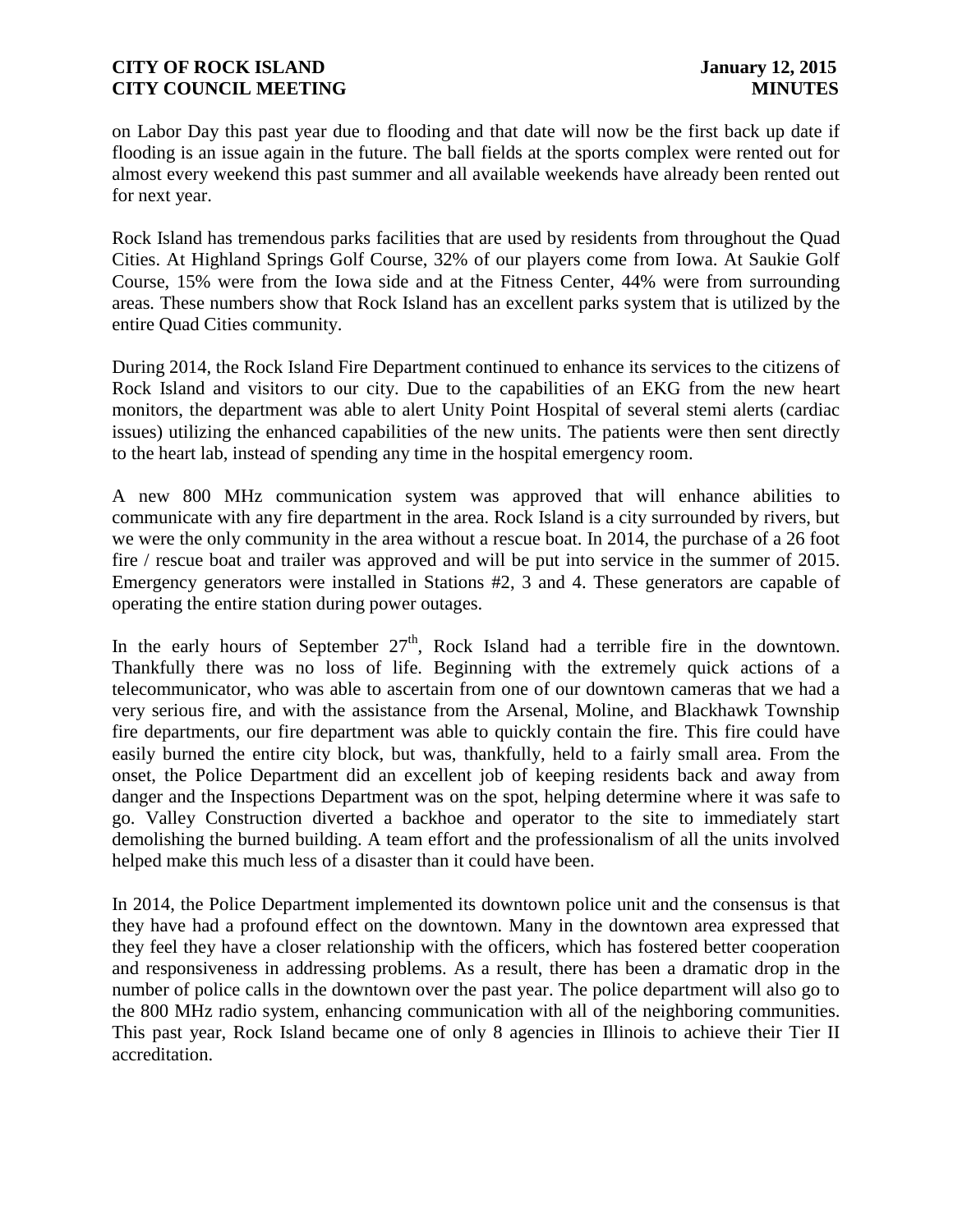After being housed in an extremely undersized facility for the past 40 years, construction has begun on the new, sixty thousand square foot police facility. Located between  $5<sup>th</sup>$  and  $7<sup>th</sup>$ Avenues and  $12<sup>th</sup>$  and  $13<sup>th</sup>$  Streets, the project included demolition of several run down structures and will modernize the entire area. Construction will be completed in the fall of 2015 and the facility will be a great addition to the community.

2014 was another busy year for our Public Works department. The brutally cold temperatures and record snowfalls made the start of the year very difficult. Crews responded to over 100 water main breaks throughout the winter. Then the Mississippi River flooded in April, May and June. Although we do have a system of levees and flood walls, there is still a significant amount of work to keep the city dry. This often requires 24 hour a day monitoring. Although most of the flood fighting is done by Public Works, Police, Fire and Parks all become part of the process.

Although slow getting started, the maintenance and construction season was quite busy. The brutal cold and snow took its toll. We had three unplanned projects that were directly related to the extreme winter:

- $34<sup>th</sup>$  Avenue water replacement from  $3<sup>rd</sup>$  to  $5<sup>th</sup>$  Street
- $\bullet$  44<sup>th</sup> Avenue water replacement from 12<sup>th</sup> to 14<sup>th</sup> Street
- 29<sup>th</sup> Street West pavement replacement, north of Andalusia Road

On the maintenance side, the streets and utilities divisions performed their annual maintenance, including patching streets, grading alleys, replacing signs and the numerous other routine maintenance functions. The engineering unit managed special projects. In the southwest, work was completed on 29<sup>th</sup> Street West and on the railway crossing on Route 92. In town, patching continued on 38<sup>th</sup> Street from 22<sup>nd</sup> Avenue to just south of 18<sup>th</sup> Avenue. Major patching occurred on several residential streets. The two major projects were  $23^{\text{rd}}$  Avenue, from  $14^{\text{th}}$  to  $17^{\text{th}}$  Streets and  $7<sup>th</sup>$  Avenue, from  $30<sup>th</sup>$  to  $38<sup>th</sup>$  Streets.

The most talked about program this year was the addition of a Hot-in-Place asphalt recycling program. 27 blocks of asphalt streets were recycled and sealed. The cost is significantly less than the traditional method and more environmentally friendly. The program had very favorable responses from residents.

We continue to work on the long term control program. The wet weather treatment plant came on line in the summer and functioned successfully during heavy rains. There are six remaining components to the plan and all work should be completed by the end of 2017. The entire project was an unfunded mandate by the Federal Government and required to be completed by 2018.

Let's turn to Economic Development. Demolition at Watchtower Plaza is well underway. Hill and Valley is scheduled to complete their move by late January / early February and then demolition can continue to make way for Wal-Mart.

Blackhawk Commons has the completion of Blackhawk College, State Farm Insurance and Missman, Inc. corporate headquarters and there still is room for four more businesses. Illinois-Iowa Center for Independent Living moved into their new facility on  $11<sup>th</sup>$  Street at  $6<sup>th</sup>$  Avenue.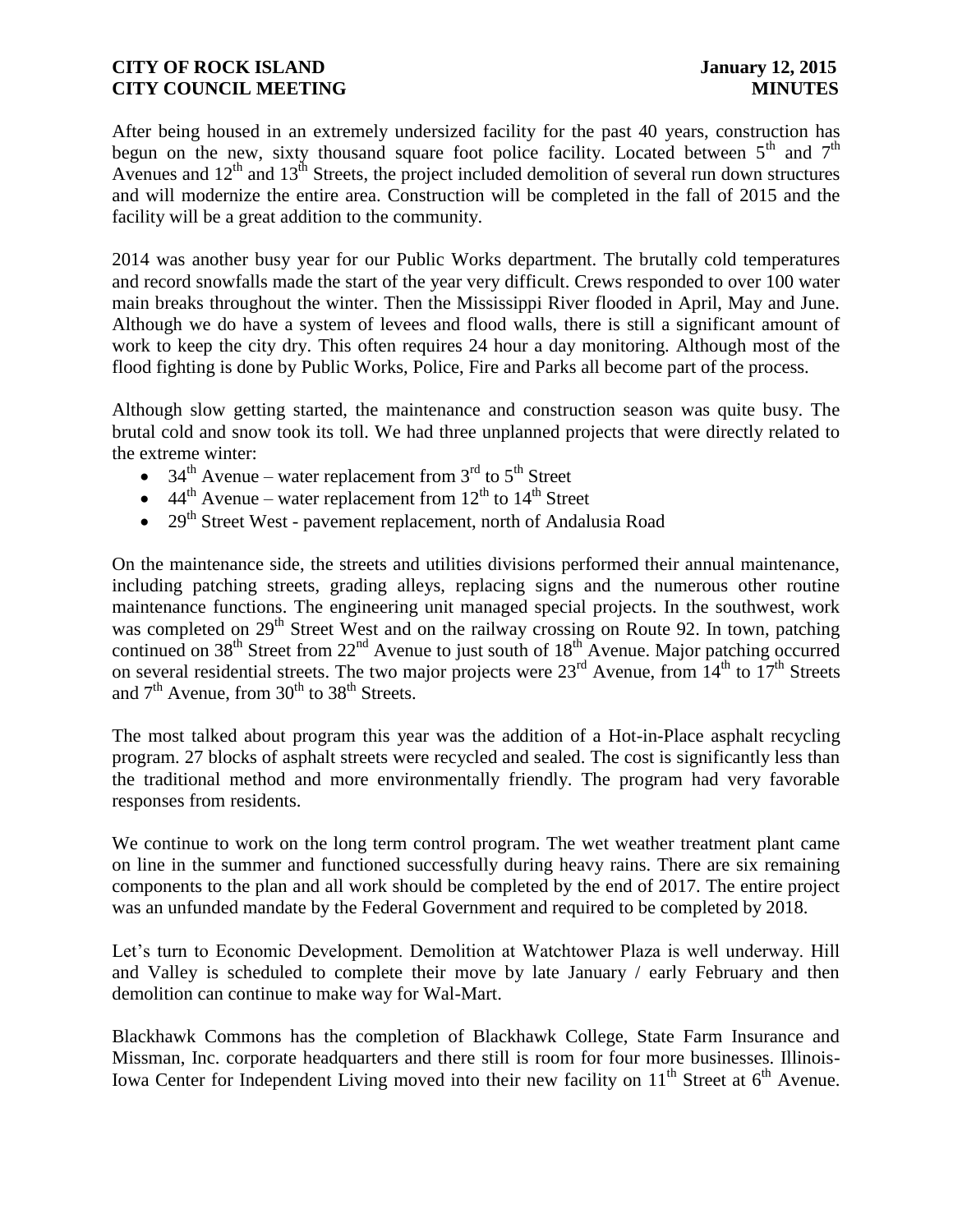The City has purchased the former Blackhawk TV building on the corner of Blackhawk Road and  $11<sup>th</sup>$  Street to make room for a larger turn lane to accommodate semis.

There have been some delays, but we plan to continue forward on the Jumer's Crossing project. This 90 acre site development across from Jumer's Casino and Hotel is designed to house over 200,000 square feet of retail and 50,000 square feet of services, restaurants and convenience retail. A market study estimates this project can generate up to \$2.4 million in annual sales and \$450,000 in annual property taxes and will be a great financial asset, not only to Rock Island, but to the region as a whole.

Dollar General has relocated on  $11<sup>th</sup>$  Street with a brand new building.

FedEx constructed a new facility on Andalusia Road at Turkey Hollow Road. The construction on the building was completed and the facility was in operation for the holiday season. As the new year begins, they will undertake installation of an automated, state of the art, material handling system, which will take approximately six months to complete.

Milan Surplus relocated to 11<sup>th</sup> Street and has seen tremendous success at their new location.

The Rock Island Housing Authority completed Lynden Lanes, 55 units of housing on the former Manor Homes site.

Friendship Manor completed 13 new villas and is getting ready to begin a \$1.3 million rebuild of their dementia unit.

The MetroLink Maintenance Facility was completed in the spring of 2014. Their state of the art building houses their bus fleet and operations staff. They have a solar array to generate electricity and solar water heater and hope to attain their LEED certification soon.

The Holiday Inn downtown has finished remodeling their guest rooms and will now begin on an upgrade of their HVAC system.

Augustana continues to remodel numerous facilities on their campus.

The Sheet Metal Workers completed a substantial expansion of their facility in our Southwest Business Park.

Jimmy John's Gourmet Sandwich Shop opened in a former convenience store on Blackhawk Road.

The Botanical Center completed the first phase of their children's garden and the area is receiving great reviews from both children and their parents.

We also have a variety of relocations:

- Oh Nuts relocated to the College Hill area
- Rolling Smoke Barbeque is now serving at Kavanaugh's Hilltop Tap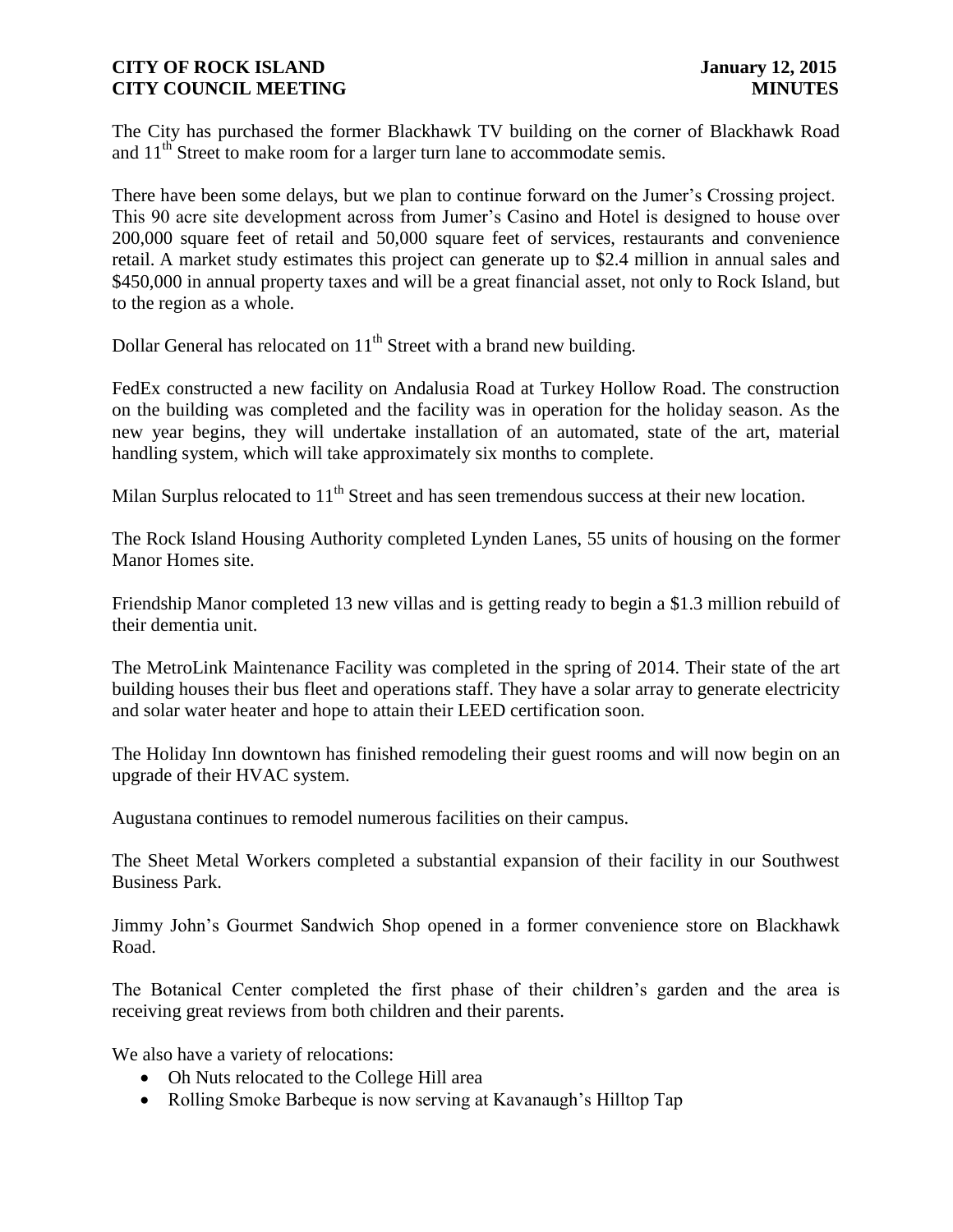- Oriental Market opened up on Blackhawk Road
- Mad Roots Juicery opened up in the downtown

We have numerous projects, either planned or under construction for 2015 –

Gunchie's has purchased the old Hunters facility and they plan to undertake a significant amount of renovation before opening their restaurant / bar by St. Patrick's Day, 2015. They currently have a very successful business in Davenport and are looking forward to opening a second location here in Rock Island.

- The Rock Island Police Department will be completed in the Fall of 2015
- Unity Medical Center Spring of 2015
- Hill and Valley will move to their new location in January or February
- 2 new ARC houses will be ready for residents in 2015
- Rock Island Housing Authority The  $3<sup>rd</sup>$  &  $11<sup>th</sup>$  townhomes are located on the far west end of Rock Island in a neighborhood known as "New Old Chicago" and will be available early spring. The construction of the townhomes is funded by RIHA and represents a \$1.2 million investment in the neighborhood and will be utilized as part of RIHA's Homebuyer Incentive Program.
- Riverview Lofts the 44 units and  $1<sup>st</sup>$  floor commercial spaces will be available in 2015 in the historic Montgomery Ward building
- The Locks Apartments This 34 unit, Transit Oriented Development will support Rock Island's growing need for market driven, live-work housing and the [Liveable](http://ntl.bts.gov/DOCS/livbro.html)  [Communities Initiative,](http://ntl.bts.gov/DOCS/livbro.html) an effort that strengthens the link between transit and communities.
- Beaver Landing has another 6-plex under construction to add to the seven already completed in the area between Blackhawk Road and the Rock River
- At your Service Catering is relocating to  $1524 \, 4^{th}$  Avenue and will open as Moe's Burgers and Brews
- $\bullet$  Hawk Tech 18,000 square foot expansion
- Strip Mall in the 4100 block of  $6<sup>th</sup>$  Avenue planned by LRC
- CVS Pharmacy will start construction of their new building in the spring on the former Audubon School site.
- Interventions in Pain Management LLC opened their clinic on Blackhawk Road in March.
- Associated General Contractors of the Quad Cities celebrated their new remodel in November

Let's take a look at the partnership between Renaissance Rock Island and the City. Economic Growth Corporation was awarded a \$3.5 million grant from the National Foreclosure Settlement Funds to assist with regional projects, with nearly \$1.6 million being directly invested into Rock Island projects.

Awarded Phase III of Live-Work Rock Island. 251 households have been assisted, generating more than \$27 million in real estate transactions in Rock Island.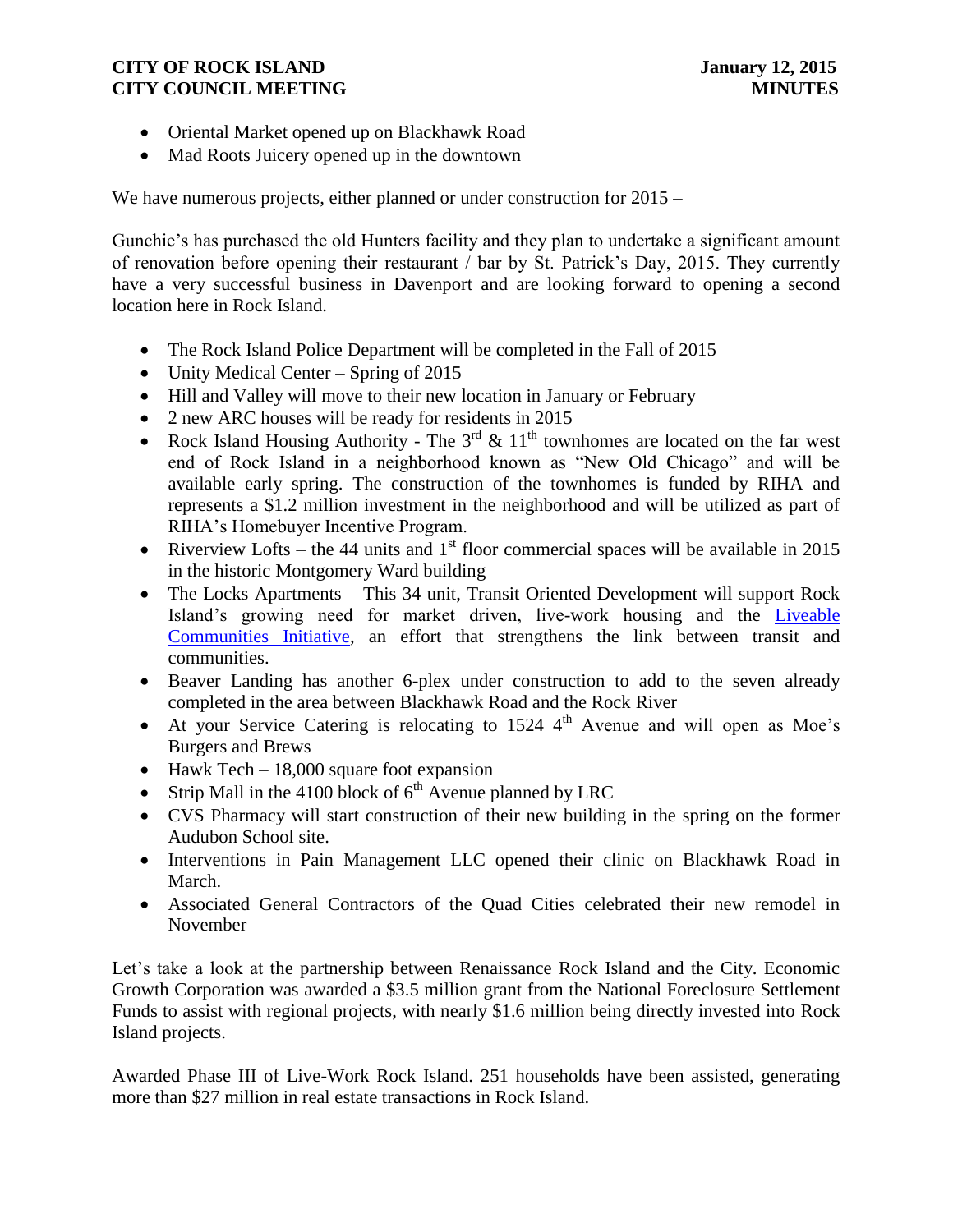Completion of transit oriented development - \$8.2 million combined investment, including \$6.1 million in The Locks development, adding 34 rental units.

The Star Block Building - \$1.7 million renovation expected to be completed August, 2015. This will include 8 upper story rental units and 2 commercial spaces on the first floor.

The Villas at College Hill – a \$932,000 investment completed by fall of 2015 includes three new homes in the College Circle neighborhood.

More than 20 new or expanded businesses were added in our downtown area in 2014:

- Switch Stance Skate Shop retail
- Luxury Hair Boutique retail
- Susan's Closet retail
- Zodiac Portraits retail
- Vivian's Vintage Varieties retail, relocated and expanded
- District Theatre relocated and expanded
- L'Couture Linens by Claudia retail, under new ownership
- Panther Uniforms  $-30$  years in downtown Rock Island relocated to their original site and expanded
- Small Wonder Photography relocated and expanded
- Herb Schultz Law Firm relocated and expanded
- Inland Home Mortgage relocated and expanded to two locations in Rock Island
- Tapas Yoga Shala Relocated and expanded
- Rumors Lounge and Nightclub opened in The District
- The Smoking Dog Pub opened in The District
- Jaded Gypsy Tattoo opened in early 2014, but unfortunately the building was demolished during the September  $27<sup>th</sup>$  fire. The owners purchased the former Lucky Shamrock on  $20<sup>th</sup>$  Street and will soon be open for business
- Huckleberry's also suffered severe damage during that fire, but took that as an opportunity to do many updates and renovations and will reopen very soon
- Something New barbershop
- NormaLeah Ovarian Cancer Society new location
- Mad Roots Juicery
- Purple Tree Chiropractic
- Palms Massage
- Radiant Health Imaging
- Q.C. Colon Health Hydro Therapy
- Phenom Phen Asian cuisine restaurant
- Morton Design relocated and expanded
- Roosters Sports Bar and Grill reopened under new ownership
- The Girl Scouts of Eastern Iowa and Western Illinois renovated their former downtown headquarters to an urban program center for the girl scouts and other youth groups.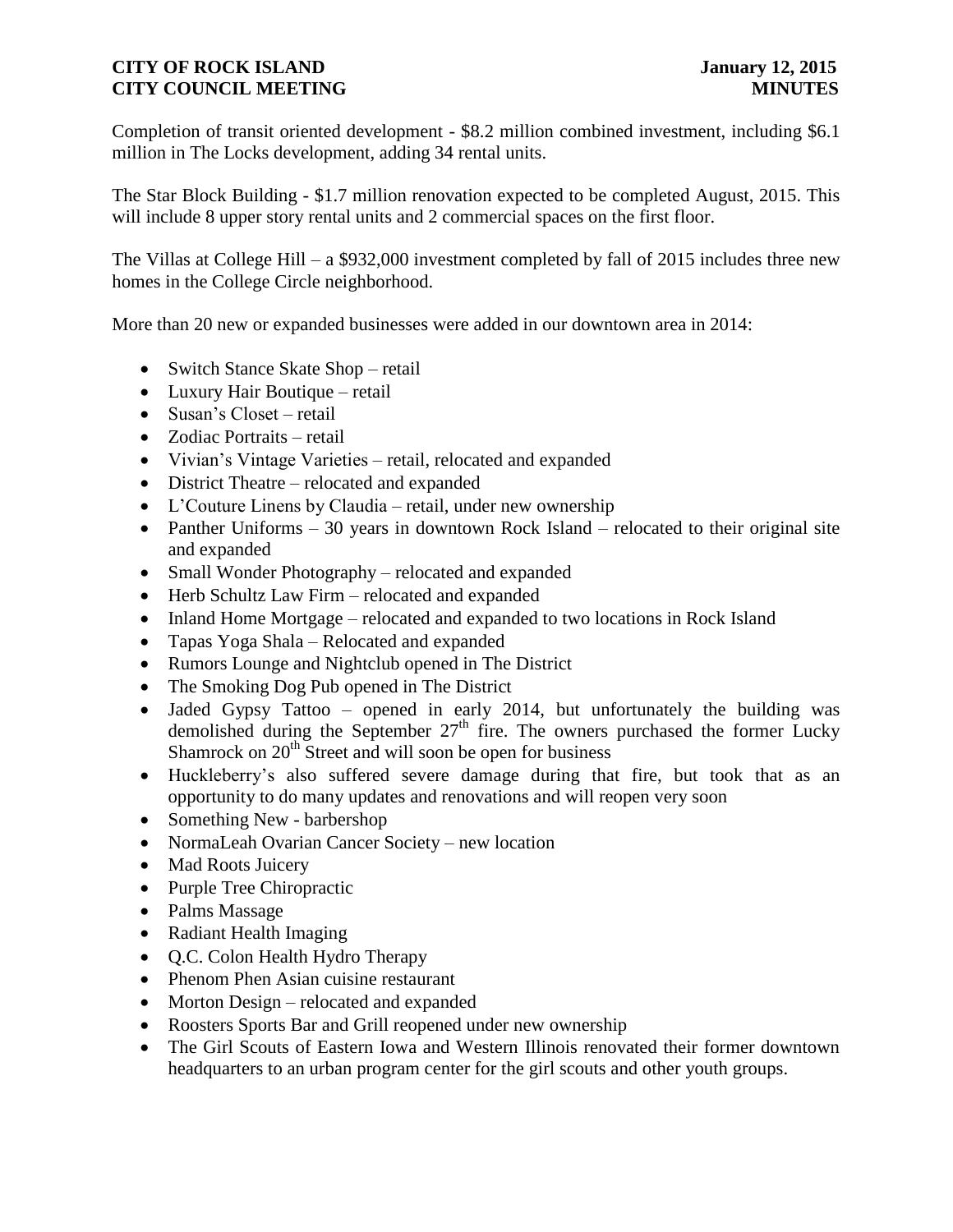I have been presenting an update on Rock Island, but it should be noted that I completely believe in and support the regional approach and believe that whatever is good for the Arsenal and any community in this market service area of 450,000 people is also good for Rock Island and what is good for Rock Island is good for the entire area. It does not benefit the area to move jobs from one community to the other. We must work together to enhance the viability of the entire region and to attract resources we do not currently have in the region.

Rock Island is on the move. We have everyone working together to constantly improve Rock Island and we are continuing to make things happen and getting things done for the citizens of Rock Island.

# Agenda Item #8 **A Special Ordinance granting a Special Use Permit at 625 10th Street**.

Alderman Clark moved and Alderman Foley seconded to consider, suspend the rules and pass the ordinance. The motion carried by the following Aye and No vote; those voting Aye being; Alderman Clark, Alderman Foley, Alderman Tollenaer, Alderman Hotle and Alderman Murphy; those voting No, none.

# Agenda Item #9

# **A Special Ordinance providing for the sale of City owned property at 909 3rd Avenue.**

It was moved by Alderman Foley and seconded by Alderman Clark to consider, suspend the rules and pass the ordinance. The motion carried by the following Aye and No vote; those voting Aye being; Alderman Clark, Alderman Foley, Alderman Tollenaer, Alderman Hotle and Alderman Murphy; those voting No, none.

#### Agenda Item #10

# **Claims for the week of January 2 through January 8 in the amount of \$1,646,016.48 and payroll for the weeks of December 22 through January 4 in the amount of \$1,336,175.46.**

Alderman Hotle moved and Alderman Foley seconded to allow the claims and payroll. The motion carried by the following Aye and No vote; those voting Aye being; Alderman Clark, Alderman Foley, Alderman Tollenaer, Alderman Hotle and Alderman Murphy; those voting No, none.

#### Agenda Item #11

# **Report from the Police Department regarding a General Usage Rental Vehicles contract with Wags Auto Center, recommending a one year renewal expiring March 31, 2016 at the prices quoted in the existing contract**.

It was moved by Alderman Hotle and seconded by Alderman Murphy to approve the contract as recommended and authorize the City Manager to execute the contract documents. The motion carried by the following Aye and No vote; those voting Aye being; Alderman Clark, Alderman Foley, Alderman Tollenaer, Alderman Hotle and Alderman Murphy; those voting No, none.